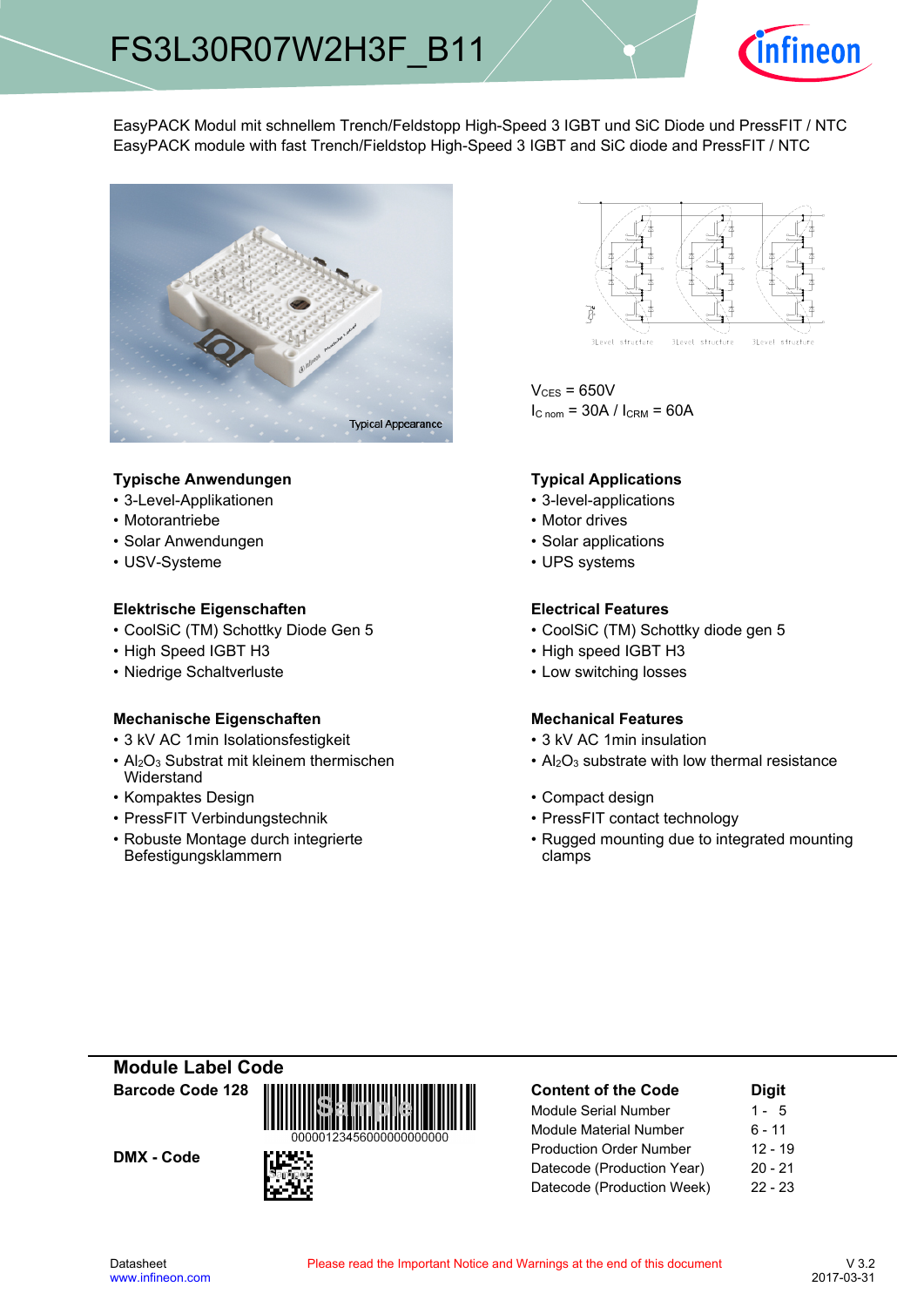

# **IGBT, Wechselrichter / IGBT, Inverter**

| Höchstzulässige Werte / Maximum Rated Values                                   |                               |                 |     |  |
|--------------------------------------------------------------------------------|-------------------------------|-----------------|-----|--|
| Kollektor-Emitter-Sperrspannung<br>Collector-emitter voltage                   | $T_{vi}$ = 25°C               | V <sub>CS</sub> | 650 |  |
| Kollektor-Dauergleichstrom<br>$\sim$ $\sim$ $\sim$ $\sim$ $\sim$ $\sim$ $\sim$ | $T_H$ = 25°C. Tvimax = 175°C. | $IC.$ nom       |     |  |

| Kollektor-Dauergleichstrom<br>Continuous DC collector current                    | $T_H = 25^{\circ}C$ , $T_{V1 \text{ max}} = 175^{\circ}C$                                                                                                                      |                                                                                       | lc <sub>nom</sub>         |       | 30                      |      | A              |
|----------------------------------------------------------------------------------|--------------------------------------------------------------------------------------------------------------------------------------------------------------------------------|---------------------------------------------------------------------------------------|---------------------------|-------|-------------------------|------|----------------|
| Periodischer Kollektor-Spitzenstrom<br>Repetitive peak collector current         | $t_P = 1$ ms                                                                                                                                                                   |                                                                                       | <b>I</b> CRM              |       | 60                      |      | A              |
| Gate-Emitter-Spitzenspannung<br>Gate-emitter peak voltage                        |                                                                                                                                                                                |                                                                                       | $V_{GES}$                 |       | $+/-20$                 |      | V              |
| <b>Charakteristische Werte / Characteristic Values</b>                           |                                                                                                                                                                                |                                                                                       |                           | min.  | typ.                    | max. |                |
| Kollektor-Emitter-Sättigungsspannung<br>Collector-emitter saturation voltage     | $I_{C}$ = 30 A, $V_{GE}$ = 15 V<br>$I_{C}$ = 30 A, $V_{GE}$ = 15 V<br>$I_C = 30 A$ , $V_{GE} = 15 V$                                                                           | $T_{vi}$ = 25 $^{\circ}$ C<br>$T_{\text{vj}}$ = 125°C<br>$T_{\rm vj} = 150^{\circ}$ C | $VCE$ sat                 |       | 1,50<br>1,70<br>1,80    | 1,90 | V<br>V<br>V    |
| Gate-Schwellenspannung<br>Gate threshold voltage                                 | $I_c = 0.80$ mA, $V_{CE} = V_{GE}$ , $T_{vi} = 25^{\circ}$ C                                                                                                                   |                                                                                       | V <sub>GEth</sub>         | 5,00  | 5,80                    | 6,50 | V              |
| Gateladung<br>Gate charge                                                        | $V_{GE}$ = -15 V  +15 V                                                                                                                                                        |                                                                                       | $\mathsf{Q}_{\mathsf{G}}$ |       | 0,30                    |      | μC             |
| Interner Gatewiderstand<br>Internal gate resistor                                | $T_{vi}$ = 25 $^{\circ}$ C                                                                                                                                                     |                                                                                       | $R_{\text{Gint}}$         |       | 0,0                     |      | Ω              |
| Eingangskapazität<br>Input capacitance                                           | $f = 1$ MHz, $T_{vj} = 25^{\circ}C$ , $V_{CE} = 25$ V, $V_{GE} = 0$ V                                                                                                          |                                                                                       | $C_{\text{ies}}$          |       | 1,65                    |      | nF             |
| Rückwirkungskapazität<br>Reverse transfer capacitance                            | f = 1 MHz, $T_{vi}$ = 25°C, $V_{CE}$ = 25 V, $V_{GE}$ = 0 V                                                                                                                    |                                                                                       | $C_{res}$                 |       | 0,051                   |      | nF             |
| Kollektor-Emitter-Reststrom<br>Collector-emitter cut-off current                 | $V_{CE}$ = 650 V, $V_{GE}$ = 0 V, $T_{vi}$ = 25°C                                                                                                                              |                                                                                       | $l_{\text{CES}}$          |       |                         | 1,0  | mA             |
| Gate-Emitter-Reststrom<br>Gate-emitter leakage current                           | $V_{CE}$ = 0 V, $V_{GE}$ = 20 V, $T_{vi}$ = 25°C                                                                                                                               |                                                                                       | <b>IGES</b>               |       |                         | 100  | nA             |
| Einschaltverzögerungszeit, induktive Last<br>Turn-on delay time, inductive load  | $I_C$ = 30 A, $V_{CE}$ = 300 V<br>V <sub>GE</sub> = ±15 V<br>$R_{\text{Gon}} = 33 \Omega$                                                                                      | $T_{\rm vj}$ = 25°C<br>$T_{\text{vj}}$ = 125°C<br>$T_{\text{vj}}$ = 150°C             | $t_{d \text{ on}}$        |       | 0,042<br>0,044<br>0,044 |      | μs<br>μs<br>μs |
| Anstiegszeit, induktive Last<br>Rise time, inductive load                        | $I_C$ = 30 A, $V_{CE}$ = 300 V<br>V <sub>GE</sub> = ±15 V<br>$\mathsf{R}_{\mathsf{Gon}}$ = 33 $\Omega$                                                                         | $T_{vi}$ = 25°C<br>$T_{\rm vj}$ = 125°C<br>$T_{vi}$ = 150 $^{\circ}$ C                | $t_{\rm r}$               |       | 0,038<br>0,044<br>0,044 |      | μs<br>μs<br>μs |
| Abschaltverzögerungszeit, induktive Last<br>Turn-off delay time, inductive load  | $I_C = 30 A$ , $V_{CE} = 300 V$<br>$V_{GE}$ = $\pm$ 15 V<br>$R_{Goff}$ = 33 $\Omega$                                                                                           | $T_{vi}$ = 25 $^{\circ}$ C<br>$T_{\rm vj}$ = 125°C<br>$T_{\rm vj} = 150^{\circ}$ C    | $t_{d \text{ off}}$       |       | 0,26<br>0,28<br>0,285   |      | μs<br>μs<br>μs |
| Fallzeit, induktive Last<br>Fall time, inductive load                            | $I_C$ = 30 A, $V_{CE}$ = 300 V<br>V <sub>GE</sub> = ±15 V<br>$\mathsf{R}_{\mathsf{Goff}}$ = 33 $\Omega$                                                                        | $T_{vi}$ = 25°C<br>$T_{vi}$ = 125°C<br>$T_{vi}$ = 150 $^{\circ}$ C                    | tr                        |       | 0.042<br>0,06<br>0.065  |      | μs<br>μs<br>μs |
| Einschaltverlustenergie pro Puls<br>Turn-on energy loss per pulse                | $I_C$ = 30 A, $V_{CE}$ = 300 V, L <sub>s</sub> = 35 nH<br>$V_{GE}$ = ±15 V, di/dt = 800 A/µs (T <sub>vi</sub> = 150°C) T <sub>vi</sub> = 125°C<br>$R_{\text{Gon}} = 33 \Omega$ | $T_{\rm vj}$ = 25°C<br>$T_{\text{vj}}$ = 150 $^{\circ}$ C                             | $E_{on}$                  |       | 0,88<br>1,10<br>1,15    |      | mJ<br>mJ<br>mJ |
| Abschaltverlustenergie pro Puls<br>Turn-off energy loss per pulse                | $I_c$ = 30 A, $V_{CE}$ = 300 V, L <sub>s</sub> = 35 nH<br>$V_{GE} = \pm 15$ V, du/dt = 3700 V/µs (T <sub>vj</sub> = 150°C) $T_{vj}$ = 125°C<br>$R_{Goff}$ = 33 $\Omega$        | $T_{vi}$ = 25 $^{\circ}$ C<br>$T_{vi} = 150^{\circ}$ C                                | $E_{\mathsf{off}}$        |       | 0.67<br>0,84<br>0,91    |      | mJ<br>mJ<br>mJ |
| Kurzschlußverhalten<br>SC data                                                   | $V_{GE}$ $\leq$ 15 V, V <sub>CC</sub> = 360 V<br>$V_{CEmax} = V_{CES} - L_{sCE} \cdot di/dt$                                                                                   | $t_P \le 6 \,\mu s$ , $T_{vi} = 150^{\circ}C$                                         | $I_{SC}$                  |       | 160                     |      | A              |
| Wärmewiderstand, Chip bis Kühlkörper<br>Thermal resistance, junction to heatsink | pro IGBT / per IGBT                                                                                                                                                            |                                                                                       | $R_{thJH}$                |       | 2,15                    |      | K/W            |
| Temperatur im Schaltbetrieb<br>Temperature under switching conditions            |                                                                                                                                                                                |                                                                                       | $T_{\text{vj op}}$        | $-40$ |                         | 150  | $^{\circ}$ C   |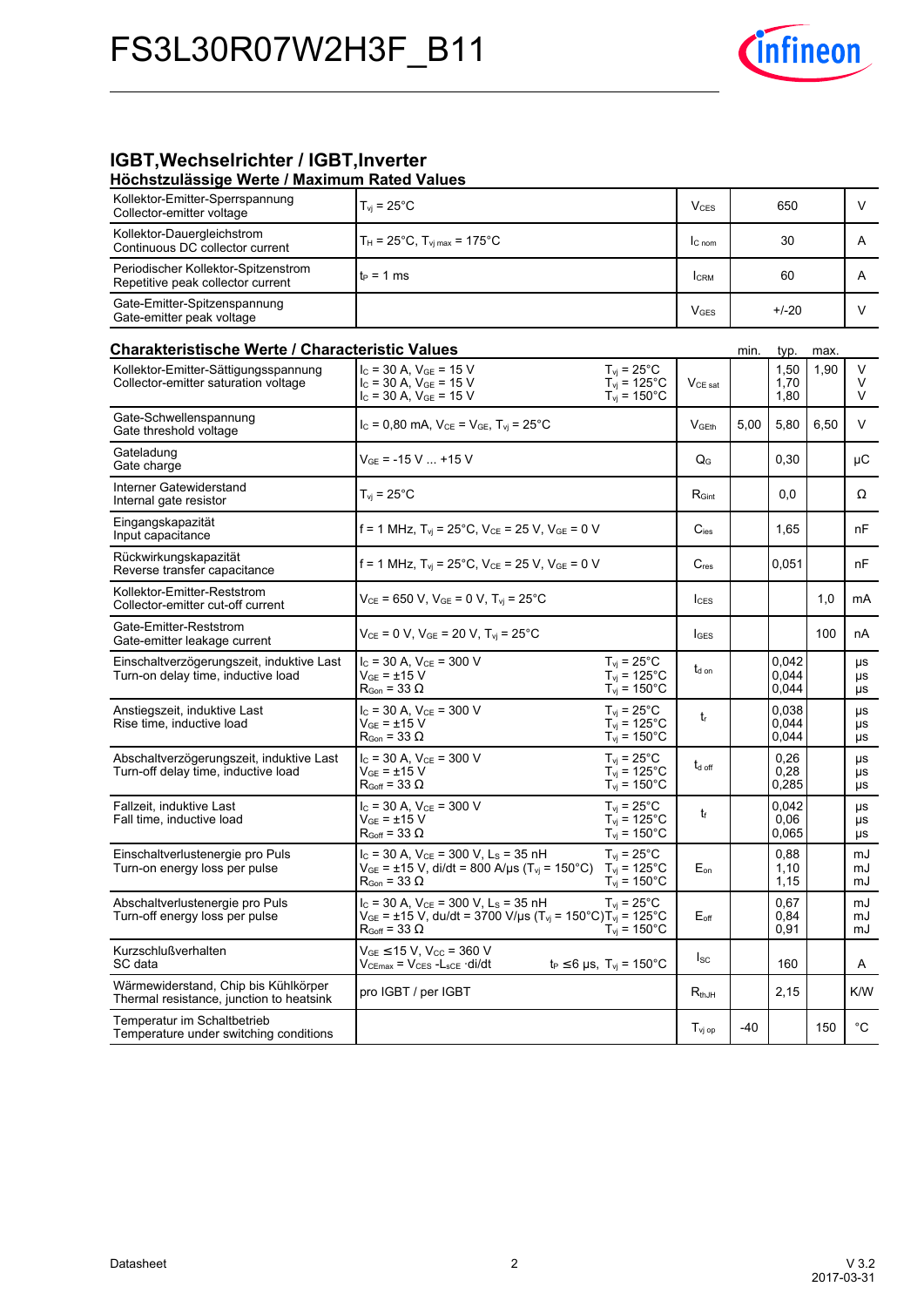

## **Diode,-Wechselrichter-/-Diode,-Inverter Höchstzulässige-Werte-/-Maximum-Rated-Values**

| <b>POSTOLEDINOOISO HOLLO / MUANTHUIT FULCU VUIDOO</b>                            |                                                                                                                               |                                                                                       |                 |      |                      |      |                       |
|----------------------------------------------------------------------------------|-------------------------------------------------------------------------------------------------------------------------------|---------------------------------------------------------------------------------------|-----------------|------|----------------------|------|-----------------------|
| Periodische Spitzensperrspannung<br>Repetitive peak reverse voltage              | $T_{vi}$ = 25 $^{\circ}$ C                                                                                                    |                                                                                       | <b>VRRM</b>     |      | 650                  |      | V                     |
| Dauergleichstrom<br>Continuous DC forward current                                |                                                                                                                               |                                                                                       | I۴              |      | 30                   |      | A                     |
| Periodischer Spitzenstrom<br>Repetitive peak forward current                     | $t_P = 1$ ms                                                                                                                  |                                                                                       | <b>FRM</b>      |      | 60                   |      | A                     |
| Grenzlastintegral<br>$I2t - value$                                               | $V_R = 0 V$ , t <sub>p</sub> = 10 ms, T <sub>vi</sub> = 125°C<br>$V_R = 0$ V, t <sub>P</sub> = 10 ms, T <sub>vj</sub> = 150°C |                                                                                       | $l2$ t          |      | 90.0<br>82,0         |      | $A^2S$<br>$A^2S$      |
| Charakteristische Werte / Characteristic Values                                  |                                                                                                                               |                                                                                       |                 | min. | typ.                 | max. |                       |
| Durchlassspannung<br>Forward voltage                                             | $I_F = 30 A$ , $V_{GE} = 0 V$<br>$I_F = 30 A$ , $V_{GE} = 0 V$<br>$I_F = 30 A$ , $V_{GF} = 0 V$                               | $T_{vi}$ = 25 $^{\circ}$ C<br>$T_{vi}$ = 125°C<br>$T_{vi}$ = 150 $^{\circ}$ C         | $V_F$           |      | 1,60<br>1,55<br>1,50 | 2,00 | V<br>$\vee$<br>$\vee$ |
| Rückstromspitze<br>Peak reverse recovery current                                 | $I_F = 30 A$ , - di $F/dt = 800 A/\mu s$ (T <sub>vi</sub> =150°C)<br>$V_R = 300 V$<br>$V_{GF}$ = -15 V                        | $T_{\rm vi}$ = 25 $^{\circ}$ C<br>$T_{\rm vj}$ = 125°C<br>$T_{vi}$ = 150 $^{\circ}$ C | I <sub>RM</sub> |      | 15,5<br>20,5<br>22,0 |      | A<br>A<br>A           |
| Sperrverzögerungsladung<br>Recovered charge                                      | $I_F = 30$ A, - di <sub>F</sub> /dt = 800 A/us (T <sub>vi</sub> =150 °C)<br>$V_R = 300 V$<br>$V_{GE}$ = -15 V                 | $T_{vi}$ = 25°C<br>$T_{vi}$ = 125 $^{\circ}$ C<br>$T_{vi}$ = 150 $^{\circ}$ C         | $Q_{r}$         |      | 1,10<br>1,90<br>2,20 |      | $\mu$ C<br>μC<br>μC   |
| Abschaltenergie pro Puls<br>Reverse recovery energy                              | $I_F$ = 30 A, - di <sub>F</sub> /dt = 800 A/us (T <sub>vi</sub> =150°C)<br>$V_R = 300 V$<br>$V_{GF} = -15 V$                  | $T_{vi}$ = 25°C<br>$T_{vi}$ = 125°C<br>$T_{vi}$ = 150 $^{\circ}$ C                    | Erec            |      | 0.18<br>0,34<br>0,41 |      | mJ<br>mJ<br>mJ        |
| Wärmewiderstand, Chip bis Kühlkörper<br>Thermal resistance, junction to heatsink | pro Diode / per diode                                                                                                         |                                                                                       | $R_{thJH}$      |      | 2,60                 |      | K/W                   |
| Temperatur im Schaltbetrieb<br>Temperature under switching conditions            |                                                                                                                               |                                                                                       | $T_{\rm vj~op}$ | -40  |                      | 150  | $^{\circ}C$           |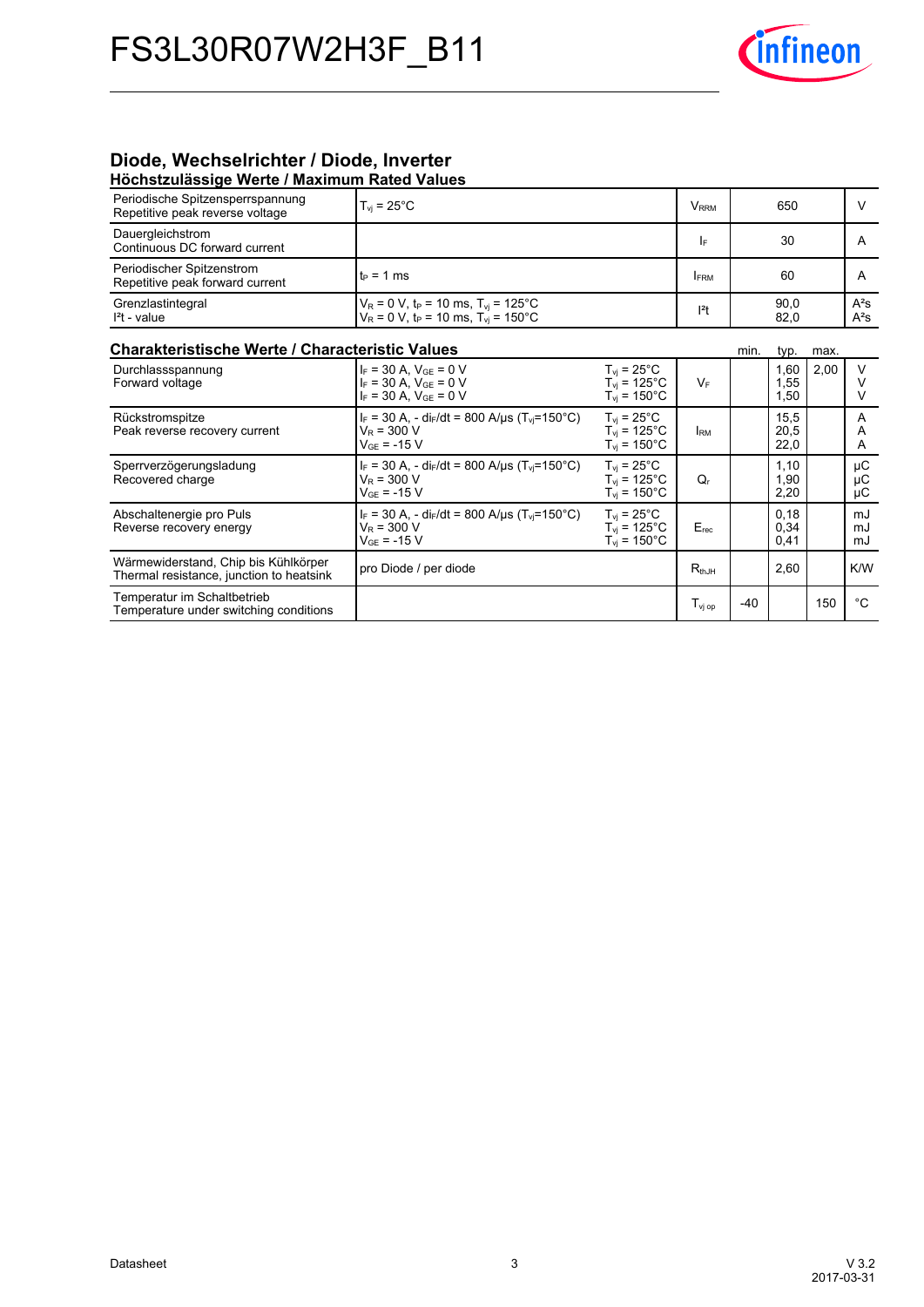

#### **IGBT,3-Level / IGBT,3-Level Höchstzulässige-Werte-/-**

| Höchstzulässige Werte / Maximum Rated Values                                     |                                                                                                                                                                                  |                                                                                      |                         |      |                         |      |                |
|----------------------------------------------------------------------------------|----------------------------------------------------------------------------------------------------------------------------------------------------------------------------------|--------------------------------------------------------------------------------------|-------------------------|------|-------------------------|------|----------------|
| Kollektor-Emitter-Sperrspannung<br>Collector-emitter voltage                     | $T_{\rm vi}$ = 25°C                                                                                                                                                              |                                                                                      | <b>V</b> <sub>CES</sub> |      | 650                     |      | V              |
| Kollektor-Dauergleichstrom<br>Continuous DC collector current                    | $T_H = 25^{\circ}C$ , $T_{vj \, max} = 175^{\circ}C$                                                                                                                             |                                                                                      | I <sub>C</sub> nom      |      | 30                      |      | A              |
| Periodischer Kollektor-Spitzenstrom<br>Repetitive peak collector current         | tբ = 1 ms                                                                                                                                                                        |                                                                                      | <b>I</b> CRM            |      | 60                      |      | A              |
| Gate-Emitter-Spitzenspannung<br>Gate-emitter peak voltage                        |                                                                                                                                                                                  |                                                                                      | <b>V<sub>GES</sub></b>  |      | $+/-20$                 |      | V              |
| <b>Charakteristische Werte / Characteristic Values</b>                           |                                                                                                                                                                                  |                                                                                      |                         | min. | typ.                    | max. |                |
| Kollektor-Emitter-Sättigungsspannung<br>Collector-emitter saturation voltage     | $I_c = 30$ A, $V_{GE} = 15$ V<br>$I_{C}$ = 30 A, $V_{GE}$ = 15 V<br>$I_C = 30 A$ , $V_{GE} = 15 V$                                                                               | $T_{vi} = 25^{\circ}$ C<br>$T_{\rm vj}$ = 125°C<br>$T_{\text{vj}}$ = 150°C           | V <sub>CE</sub> sat     |      | 1,55<br>1,80<br>1,85    | 1,95 | V<br>V<br>V    |
| Gate-Schwellenspannung<br>Gate threshold voltage                                 | $I_c = 0.80$ mA, $V_{CE} = V_{GE}$ , $T_{vi} = 25^{\circ}$ C                                                                                                                     |                                                                                      | $V$ GEth                | 5,00 | 5,80                    | 6,50 | V              |
| Gateladung<br>Gate charge                                                        | V <sub>GF</sub> = -15 V  +15 V                                                                                                                                                   |                                                                                      | $Q_{G}$                 |      | 0,30                    |      | μC             |
| Interner Gatewiderstand<br>Internal gate resistor                                | $T_{\rm{vi}}$ = 25°C                                                                                                                                                             |                                                                                      | $R_{\text{Gint}}$       |      | 0,0                     |      | Ω              |
| Eingangskapazität<br>Input capacitance                                           | $f = 1$ MHz, $T_{vi} = 25^{\circ}$ C, $V_{CE} = 25$ V, $V_{GE} = 0$ V                                                                                                            |                                                                                      | $C_{\text{ies}}$        |      | 1,65                    |      | nF             |
| Rückwirkungskapazität<br>Reverse transfer capacitance                            | f = 1 MHz, $T_{\text{vj}}$ = 25°C, $V_{\text{CE}}$ = 25 V, $V_{\text{GE}}$ = 0 V                                                                                                 |                                                                                      | $C_{res}$               |      | 0.051                   |      | nF             |
| Kollektor-Emitter-Reststrom<br>Collector-emitter cut-off current                 | $V_{CE}$ = 650 V, $V_{GE}$ = 0 V, $T_{vi}$ = 25°C                                                                                                                                |                                                                                      | <b>I</b> CES            |      |                         | 1,0  | mA             |
| Gate-Emitter-Reststrom<br>Gate-emitter leakage current                           | $V_{CE}$ = 0 V, $V_{GE}$ = 20 V, T <sub>vj</sub> = 25°C                                                                                                                          |                                                                                      | <b>I</b> GES            |      |                         | 100  | nA             |
| Einschaltverzögerungszeit, induktive Last<br>Turn-on delay time, inductive load  | $I_C$ = 30 A, $V_{CE}$ = 300 V<br>$\mathsf{V}_{\mathsf{GE}}$ = ±15 $\mathsf{V}$<br>$R_{\text{Gon}} = 20 \Omega$                                                                  | $T_{vi}$ = 25°C<br>$T_{vi}$ = 125°C<br>$T_{vi}$ = 150 $^{\circ}$ C                   | $t_{d \text{ on}}$      |      | 0,03<br>0,03<br>0,031   |      | μs<br>μs<br>μs |
| Anstiegszeit, induktive Last<br>Rise time, inductive load                        | $I_C$ = 30 A, $V_{CE}$ = 300 V<br>V <sub>GE</sub> = ±15 V<br>$\mathsf{R}_{\mathsf{Gon}}$ = 20 $\Omega$                                                                           | $T_{vi}$ = 25 $^{\circ}$ C<br>$T_{vi}$ = 125°C<br>$T_{\text{vj}}$ = 150 $^{\circ}$ C | t,                      |      | 0,035<br>0,036<br>0,05  |      | μs<br>μs<br>μs |
| Abschaltverzögerungszeit, induktive Last<br>Turn-off delay time, inductive load  | $I_c = 30 A$ , $V_{CE} = 300 V$<br>$\rm V_{GE}$ = $\pm 15~\rm V$<br>$R_{Goff}$ = 20 $\Omega$                                                                                     | $T_{vi}$ = 25 $^{\circ}$ C<br>$T_{\text{vj}}$ = 125°C<br>$T_{\text{vj}}$ = 150°C     | $t_{d \text{ off}}$     |      | 0,175<br>0,19<br>0,20   |      | μs<br>μs<br>μs |
| Fallzeit, induktive Last<br>Fall time, inductive load                            | $I_C$ = 30 A, $V_{CE}$ = 300 V<br>$V_{GF}$ = ±15 V<br>$R_{Goff}$ = 20 $\Omega$                                                                                                   | $T_{vi}$ = 25 $^{\circ}$ C<br>$T_{vi}$ = 125°C<br>$T_{vi}$ = 150 $^{\circ}$ C        | tr                      |      | 0,019<br>0,038<br>0,043 |      | μs<br>μs<br>μs |
| Einschaltverlustenergie pro Puls<br>Turn-on energy loss per pulse                | $I_c$ = 30 A, $V_{CE}$ = 300 V, L <sub>s</sub> = 35 nH<br>$V_{GE}$ = ±15 V, di/dt = 830 A/µs (T <sub>vj</sub> = 150°C) T <sub>vj</sub> = 125°C<br>$R_{\text{Gon}}$ = 20 $\Omega$ | $T_{vi}$ = 25°C<br>$T_{vi}$ = 150 $^{\circ}$ C                                       | $E_{on}$                |      | 0,38<br>0,40<br>0,41    |      | mJ<br>mJ<br>mJ |
| Abschaltverlustenergie pro Puls<br>Turn-off energy loss per pulse                | $I_c$ = 30 A, $V_{CE}$ = 300 V, L <sub>s</sub> = 35 nH<br>$V_{GE}$ = ±15 V, du/dt = 5400 V/µs (T <sub>vj</sub> = 150°C)T <sub>vj</sub> = 125°C<br>$\rm R_{Goff}$ = 20 $\Omega$   | $T_{vi}$ = 25 $^{\circ}$ C<br>$T_{vi}$ = 150 $^{\circ}$ C                            | $E_{\text{off}}$        |      | 0,42<br>0,64<br>0,71    |      | mJ<br>mJ<br>mJ |
| Kurzschlußverhalten<br>SC data                                                   | $V_{GE} \le 15$ V, $V_{CC}$ = 360 V<br>$V_{CEmax}$ = $V_{CES}$ - $L_{sCE}$ ·di/dt                                                                                                | $t_P \le 5$ µs, $T_{vi} = 150^{\circ}$ C                                             | $I_{SC}$                |      | 160                     |      | A              |
| Wärmewiderstand, Chip bis Kühlkörper<br>Thermal resistance, junction to heatsink | pro IGBT / per IGBT                                                                                                                                                              |                                                                                      | $R_{thJH}$              |      | 2,15                    |      | K/W            |
| Temperatur im Schaltbetrieb<br>Temperature under switching conditions            |                                                                                                                                                                                  |                                                                                      | $T_{\mathsf{vj\,op}}$   | -40  |                         | 150  | $^{\circ}$ C   |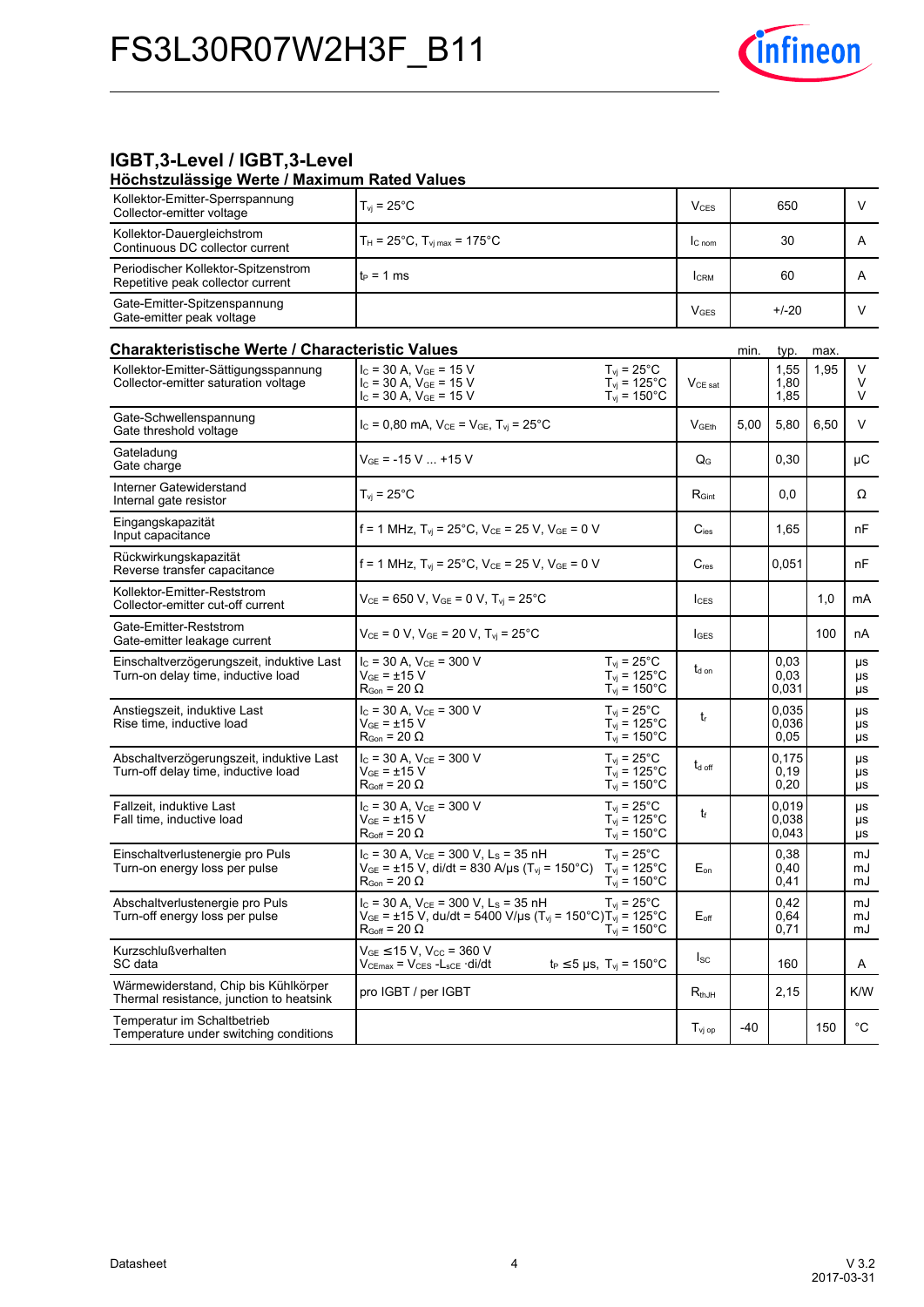

# Diode, 3-Level / Diode, 3-Level

**Höchstzulässige-Werte-/-Maximum-Rated-Values**

| Periodische Spitzensperrspannung<br>Repetitive peak reverse voltage            | $T_{\rm vi}$ = 25°C.                                                      | <b>V</b> RRM                                   |  | 650            |      |        |  |
|--------------------------------------------------------------------------------|---------------------------------------------------------------------------|------------------------------------------------|--|----------------|------|--------|--|
| Dauergleichstrom<br>Continuous DC forward current                              |                                                                           | I۴                                             |  | 10             |      | A      |  |
| Periodischer Spitzenstrom<br>Repetitive peak forward current                   | $t_P = 1$ ms                                                              | <b>IFRM</b>                                    |  | 20             |      | А      |  |
| Grenzlastintegral<br>$I2t$ - value                                             | $V_R = 0$ V, t <sub>P</sub> = 10 ms, T <sub>vi</sub> = 125 <sup>°</sup> C | $ ^{2}t$                                       |  | 4.50           |      | $A^2S$ |  |
| <b>Charakteristische Werte / Characteristic Values</b><br>min.<br>typ.<br>max. |                                                                           |                                                |  |                |      |        |  |
| Durchlassspannung<br>المتمطلون المسمين ومساري                                  | $I_F = 10 A$ , $V_{GE} = 0 V$<br>$-40A$ $V = 0$                           | $T_{\rm vi}$ = 25°C.<br>$\lambda$<br>$T = 40F$ |  | 1,45<br>$\sim$ | 1,85 |        |  |

| Durchlassspannung<br>Forward voltage                                             | $F = 10 A$ , $V_{GF} = 0 V$<br>$I_F = 10 A$ , $V_{GF} = 0 V$<br>$I_F = 10 A$ , $V_{GE} = 0 V$                | $T_{vi}$ = 25 $^{\circ}$ C<br>$T_{\text{vi}}$ = 125 $^{\circ}$ C<br>$T_{\rm vi}$ = 150°C | <b>VF</b>              |       | 1,45<br>1,60<br>1,65 | 1,85 | V              |
|----------------------------------------------------------------------------------|--------------------------------------------------------------------------------------------------------------|------------------------------------------------------------------------------------------|------------------------|-------|----------------------|------|----------------|
| Rückstromspitze<br>Peak reverse recovery current                                 | $I_F = 10 A$ , - di $_F/dt = 400 A/\mu s$ (T <sub>vi</sub> =150°C)<br>$V_{\rm R}$ = 300 V<br>$V_{GF}$ = 15 V | $T_{vi}$ = 25 $^{\circ}$ C<br>$T_{\rm vi}$ = 125°C.<br>$T_{\rm vi}$ = 150°C              | <b>I</b> <sub>RM</sub> |       | 6,30<br>6,80<br>6,90 |      | Α<br>Α<br>A    |
| Sperrverzögerungsladung<br>Recovered charge                                      | $I_F = 10 A$ , - di $_F/dt = 400 A/\mu s$ (T <sub>vi</sub> =150°C)<br>$V_{\rm R}$ = 300 V<br>$V_{GE}$ = 15 V | $T_{vi}$ = 25°C<br>$T_{\rm vi}$ = 125°C.<br>$T_{\rm vi}$ = 150°C.                        | Q,                     |       | 0,22<br>0,37<br>0,40 |      | μC<br>μC<br>μC |
| Abschaltenergie pro Puls<br>Reverse recovery energy                              | $I_F = 10 A$ , - di <sub>F</sub> /dt = 400 A/us (T <sub>vi</sub> =150°C)<br>$V_R = 300 V$<br>$V_{GE}$ = 15 V | $T_{vi}$ = 25°C<br>$T_{\rm vi}$ = 125°C<br>$T_{\rm vi}$ = 150 $^{\circ}$ C               | $E_{rec}$              |       | 0,01<br>0,01<br>0,01 |      | mJ<br>mJ<br>mJ |
| Wärmewiderstand, Chip bis Kühlkörper<br>Thermal resistance, junction to heatsink | pro Diode / per diode                                                                                        |                                                                                          | $R_{thJH}$             |       | 3,92                 |      | K/W            |
| Temperatur im Schaltbetrieb<br>Temperature under switching conditions            |                                                                                                              |                                                                                          | $T_{\mathsf{vj\,op}}$  | $-40$ |                      | 150  | °C             |

# **NTC-Widerstand-/-NTC-Thermistor**

| <b>Charakteristische Werte / Characteristic Values</b> |                                                                           |                     |    | typ. | max. |           |
|--------------------------------------------------------|---------------------------------------------------------------------------|---------------------|----|------|------|-----------|
| Nennwiderstand<br>Rated resistance                     | $TNTC = 25°C$                                                             | $R_{25}$            |    | 5,00 |      | $k\Omega$ |
| Abweichung von R100<br>Deviation of R100               | T <sub>NTC</sub> = 100°C, R <sub>100</sub> = 493 Ω                        | $\Delta$ R/R        | -5 |      | 5    | %         |
| Verlustleistung<br>Power dissipation                   | $TNTC = 25°C$                                                             | $P_{25}$            |    |      | 20,0 | mW        |
| <b>B-Wert</b><br>B-value                               | $R_2 = R_{25}$ exp $[B_{25/50}(1/T_2 - 1/(298, 15 K))]$                   | $B_{25/50}$         |    | 3375 |      | κ         |
| <b>B-Wert</b><br>B-value                               | $\rm R_2$ = R <sub>25</sub> exp $\rm [B_{25/80}(1/T_2 - 1/(298, 15 K))]$  | B <sub>25/80</sub>  |    | 3411 |      | κ         |
| <b>B-Wert</b><br>B-value                               | $\rm R_2$ = R <sub>25</sub> exp $\rm [B_{25/100}(1/T_2 - 1/(298, 15 K))]$ | B <sub>25/100</sub> |    | 3433 |      | κ         |

Angaben gemäß gültiger Application Note.

Specification according to the valid application note.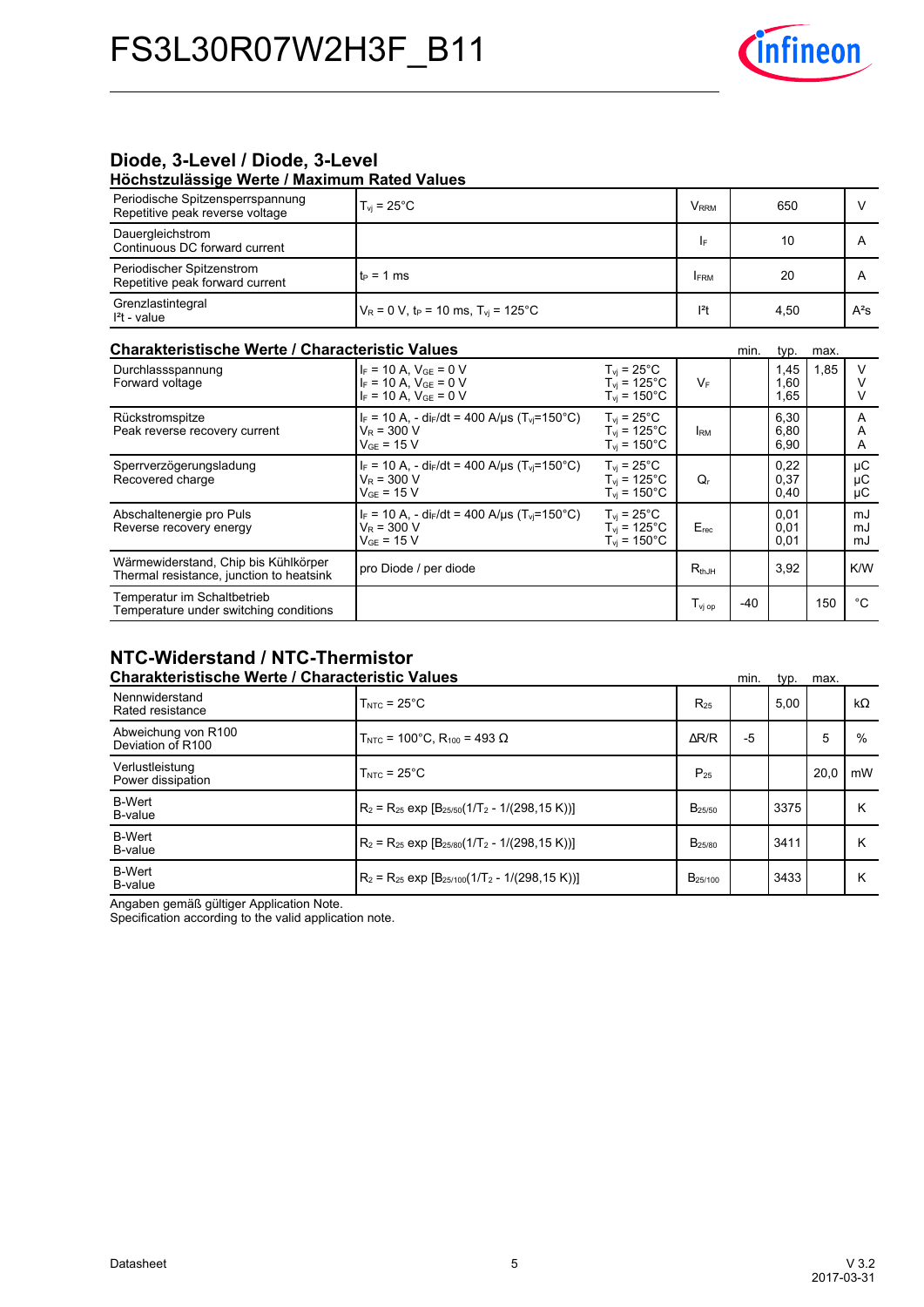

## **Modul-/-Module**

| Isolations-Prüfspannung<br>Isolation test voltage                 | RMS, $f = 50$ Hz, $t = 1$ min.                                                          | <b>V</b> <sub>ISOL</sub> |       | 3,0                            |      | kV |
|-------------------------------------------------------------------|-----------------------------------------------------------------------------------------|--------------------------|-------|--------------------------------|------|----|
| Innere Isolation<br>Internal isolation                            | Basisisolierung (Schutzklasse 1, EN61140)<br>basic insulation (class 1, IEC 61140)      |                          |       | Al <sub>2</sub> O <sub>3</sub> |      |    |
| Kriechstrecke<br>Creepage distance                                | Kontakt - Kühlkörper / terminal to heatsink<br>Kontakt - Kontakt / terminal to terminal |                          |       | 11,5<br>6,3                    |      | mm |
| Luftstrecke<br>Clearance                                          | Kontakt - Kühlkörper / terminal to heatsink<br>Kontakt - Kontakt / terminal to terminal |                          |       | 10,0<br>5,0                    |      | mm |
| Vergleichszahl der Kriechwegbildung<br>Comperative tracking index |                                                                                         | <b>CTI</b>               |       | > 200                          |      |    |
|                                                                   |                                                                                         |                          | min.  | typ.                           | max. |    |
| Modulstreuinduktivität<br>Stray inductance module                 |                                                                                         | L <sub>sCE</sub>         |       | 45                             |      | nH |
| Lagertemperatur<br>Storage temperature                            |                                                                                         | $T_{\sf stg}$            | $-40$ |                                | 125  | °C |
| Anpresskraft für mech. Bef. pro Feder<br>mountig force per clamp  |                                                                                         | F                        | 40    |                                | 80   | N  |
| Gewicht<br>Weight                                                 |                                                                                         | G                        |       | 39                             |      | g  |

Der Strom im Dauerbetrieb ist auf 25A effektiv pro Anschlusspin begrenzt.

The current under continuous operation is limited to 25A rms per connector pin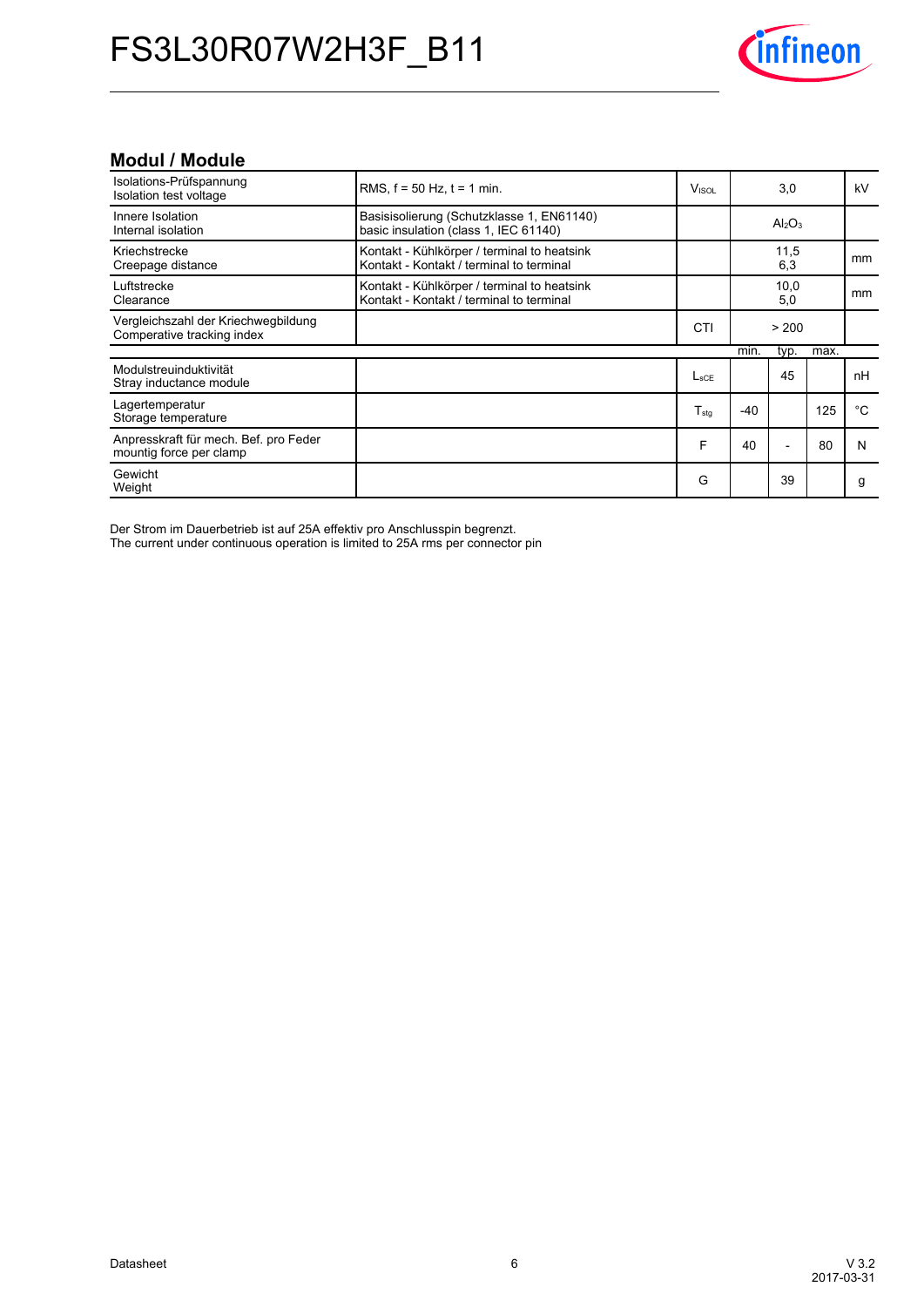

**Ausgangskennlinie-IGBT,Wechselrichter-(typisch) output-characteristic-IGBT,Inverter-(typical)**  $I_{C}$  = f (V<sub>CE</sub>)

 $\rm V_{GE}$  = 15 V



**Übertragungscharakteristik-IGBT,Wechselrichter-(typisch) transfer-characteristic-IGBT,Inverter-(typical)**  $I_{C}$  = f (V<sub>GE</sub>)  $V_{CE}$  = 20 V



**Ausgangskennlinienfeld-IGBT,Wechselrichter-(typisch) output-characteristic-IGBT,Inverter-(typical)**  $I_{C} = f(V_{CE})$  $T_{\rm vj}$  = 150°C



**Schaltverluste-IGBT,Wechselrichter-(typisch) switching-losses-IGBT,Inverter-(typical)**  $E_{on}$  = f (I<sub>C</sub>),  $E_{off}$  = f (I<sub>C</sub>)

 $V_{GE}$  = ±15 V, R<sub>Gon</sub> = 33 Ω, R<sub>Goff</sub> = 33 Ω, V<sub>CE</sub> = 300 V

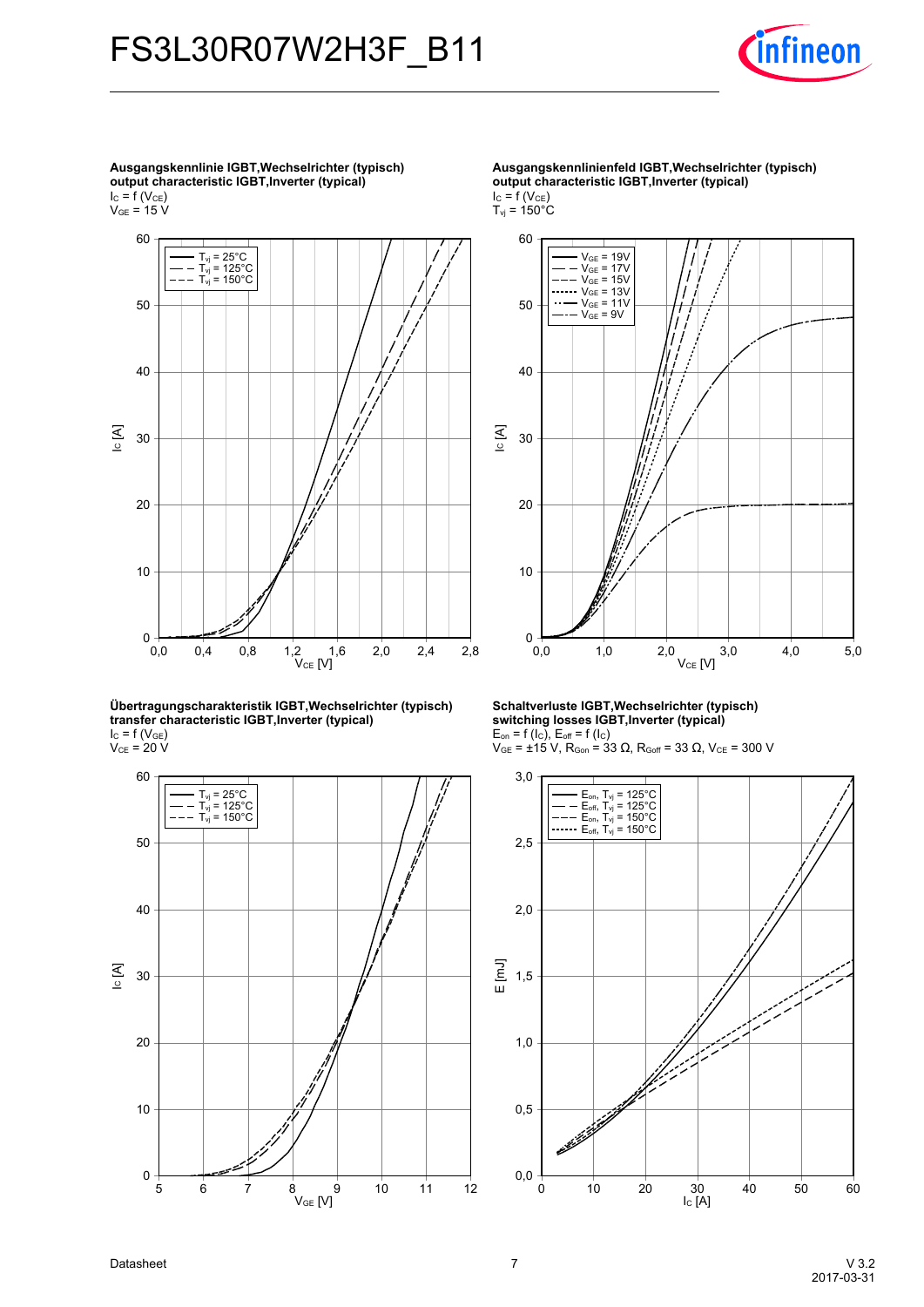

**Schaltverluste-IGBT,Wechselrichter-(typisch) switching-losses-IGBT,Inverter-(typical)**  $E_{on}$  = f ( $R_G$ ),  $E_{off}$  = f ( $R_G$ )  $V_{GE}$  = ±15 V, I<sub>C</sub> = 30 A, V<sub>CE</sub> = 300 V



**Durchlasskennlinie-der-Diode,-Wechselrichter-(typisch) forward-characteristic-of-Diode,-Inverter-(typical)**  $I_F = f(V_F)$ 



**Transienter-Wärmewiderstand-IGBT,Wechselrichtertransient thermal impedance IGBT, Inverter**  $Z_{thJH}$  = f (t)



**Schaltverluste-Diode,-Wechselrichter-(typisch) switching-losses-Diode,-Inverter-(typical)**  $E_{rec}$  = f ( $I_F$ )  $R_{\text{Gon}} = 33, V_{\text{CE}} = 300 V$ 

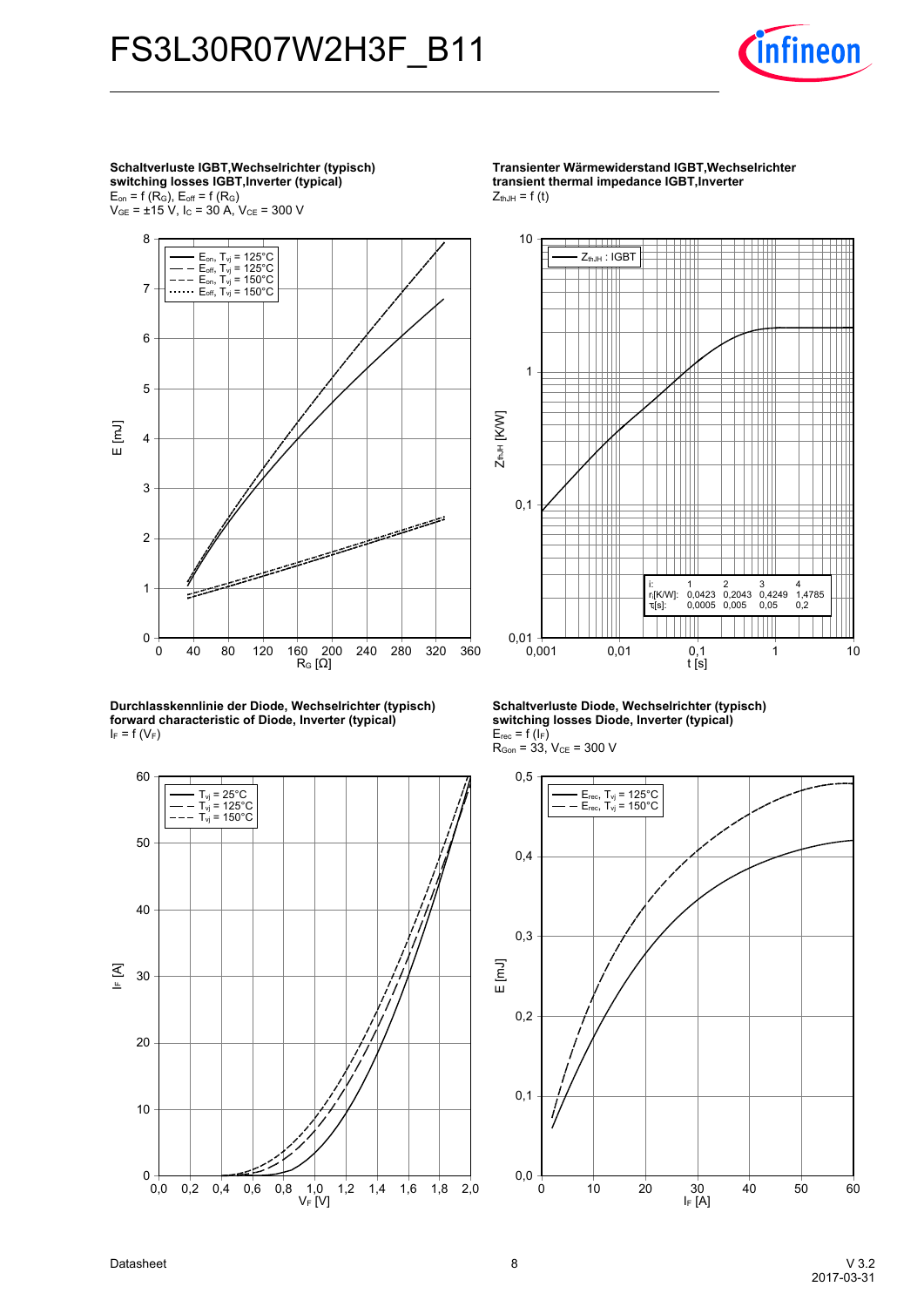

**Schaltverluste-Diode,-Wechselrichter-(typisch) switching-losses-Diode,-Inverter-(typical)**  $E_{rec}$  = f (R<sub>G</sub>)  $I_F$  = 30 A,  $V_{CE}$  = 300 V

60 200<br>R<sub>G</sub> [Ω] E [mJ] 0 40 80 120 160 200 240 280 320 0,0 0,1 0,2 0,3 0,4 0,5 Erec, Tvj = 125°C Erec, Tvj = 150°C

**Ausgangskennlinie-IGBT,3-Level-(typisch) output-characteristic-IGBT,3-Level-(typical)**  $I_{C}$  = f (V<sub>CE</sub>)  $V_{GE}$  = 15 V



**Transienter-Wärmewiderstand-Diode,-Wechselrichter transient thermal impedance Diode, Inverter**  $Z_{thJH}$  = f (t)



**Ausgangskennlinienfeld-IGBT,3-Level-(typisch) output-characteristic-IGBT,3-Level-(typical)**  $I_{C} = f(V_{CE})$  $T_{\rm vj}$  = 150 $^{\circ}$ C

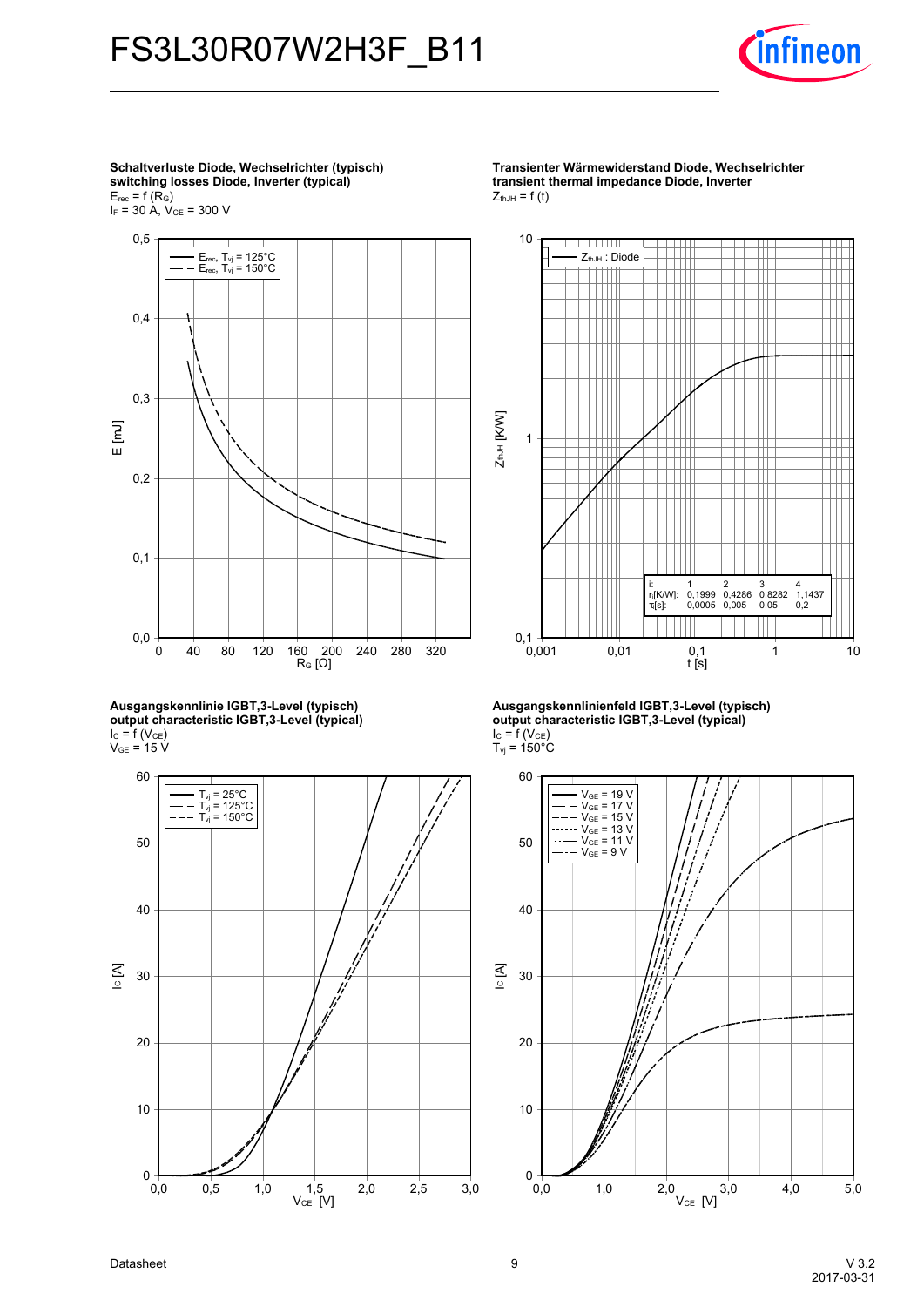

**Übertragungscharakteristik-IGBT,3-Level-(typisch) transfer-characteristic-IGBT,3-Level-(typical)**  $I_{C}$  = f (V<sub>GE</sub>)



**Schaltverluste-IGBT,3-Level-(typisch) switching-losses-IGBT,3-Level-(typical)**  $E_{on}$  = f ( $R_G$ ),  $E_{off}$  = f ( $R_G$ )  $V_{GE}$  =  $\pm$ 15 V, I<sub>C</sub> = 30 A, V<sub>CE</sub> = 300 V



**Schaltverluste-IGBT,3-Level-(typisch) switching-losses-IGBT,3-Level-(typical)**  $E_{on}$  = f (I<sub>C</sub>),  $E_{off}$  = f (I<sub>C</sub>)  $V_{GE}$  = ±15 V, R<sub>Gon</sub> = 20 Ω, R<sub>Goff</sub> = 20 Ω, V<sub>CE</sub> = 300 V



**Transienter-Wärmewiderstand-IGBT,3-Leveltransient thermal impedance IGBT,3-Level**  $Z_{thJH}$  = f (t)

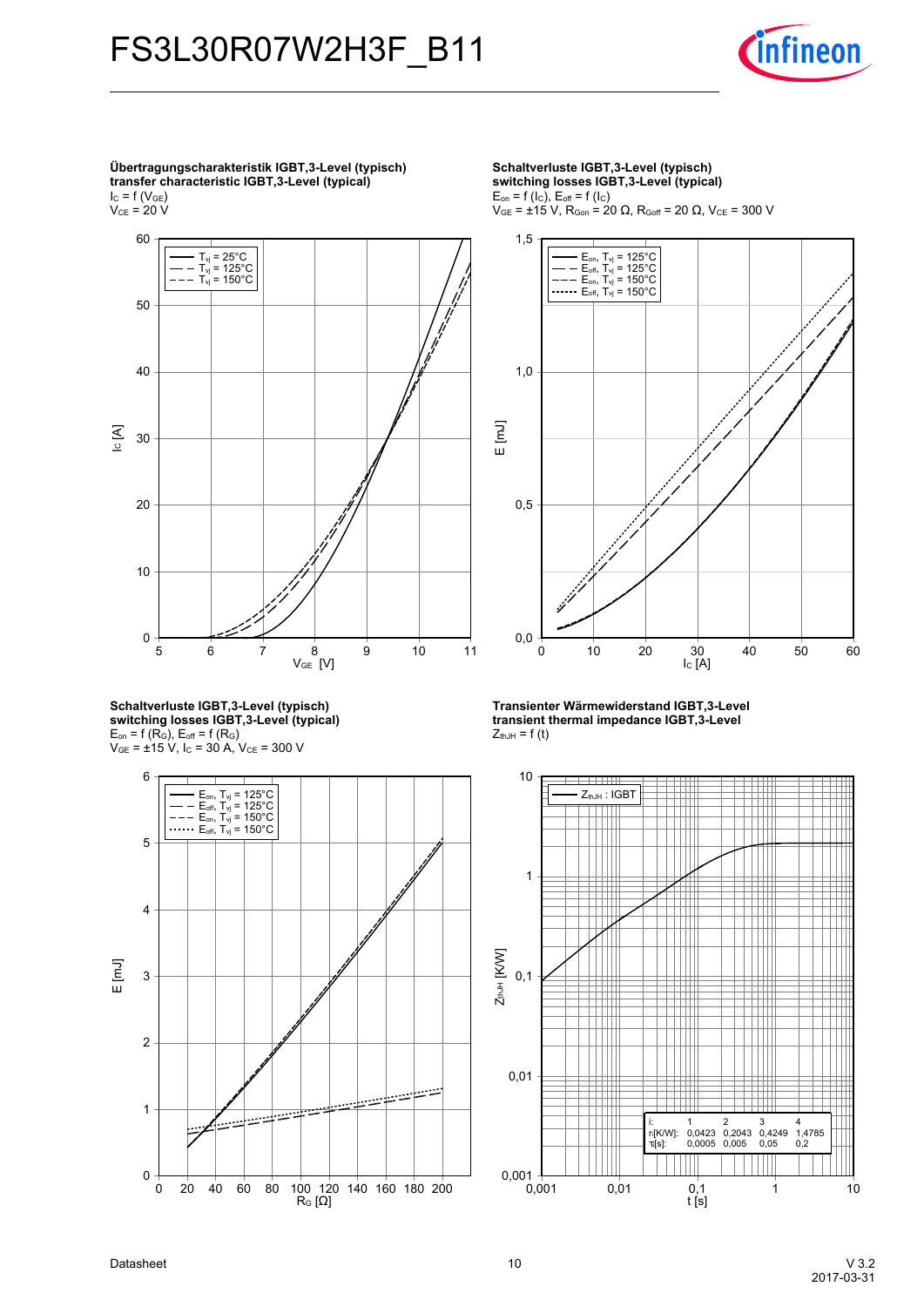

**Durchlasskennlinie-der-Diode,-3-Level-(typisch) forward-characteristic-of-Diode,-3-Level-(typical)**  $I_F = f(V_F)$ 



**Schaltverluste-Diode,-3-Level-(typisch) switching-losses-Diode,-3-Level-(typical)**  $E_{rec}$  = f (R<sub>G</sub>)  $I_F = 10 A$ ,  $V_{CE} = 300 V$ 



**Schaltverluste Diode, 3-Level (typisch) switching-losses-Diode,-3-Level-(typical)**  $E_{rec}$  = f ( $I_F$ )  $R_{\text{Gon}} = 20 \Omega$ ,  $V_{\text{CE}} = 300 V$ 



**Transienter-Wärmewiderstand-Diode,-3-Leveltransient thermal impedance Diode, 3-Level**  $Z_{thJH}$  = f (t)

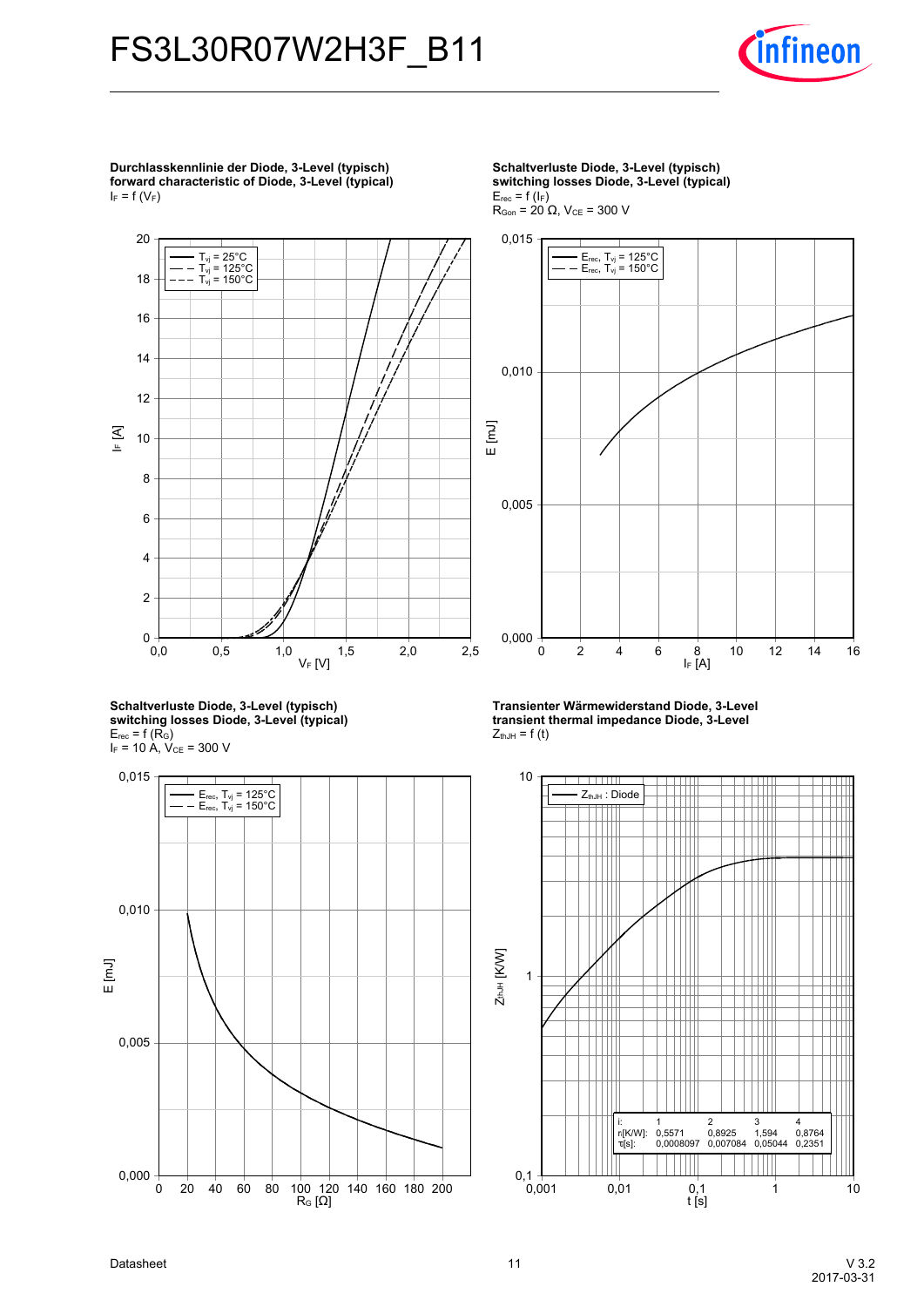

**NTC-Widerstand-Temperaturkennlinie-(typisch) NTC-Thermistor-temperature-characteristic-(typical)**  $R = f(T)$ 

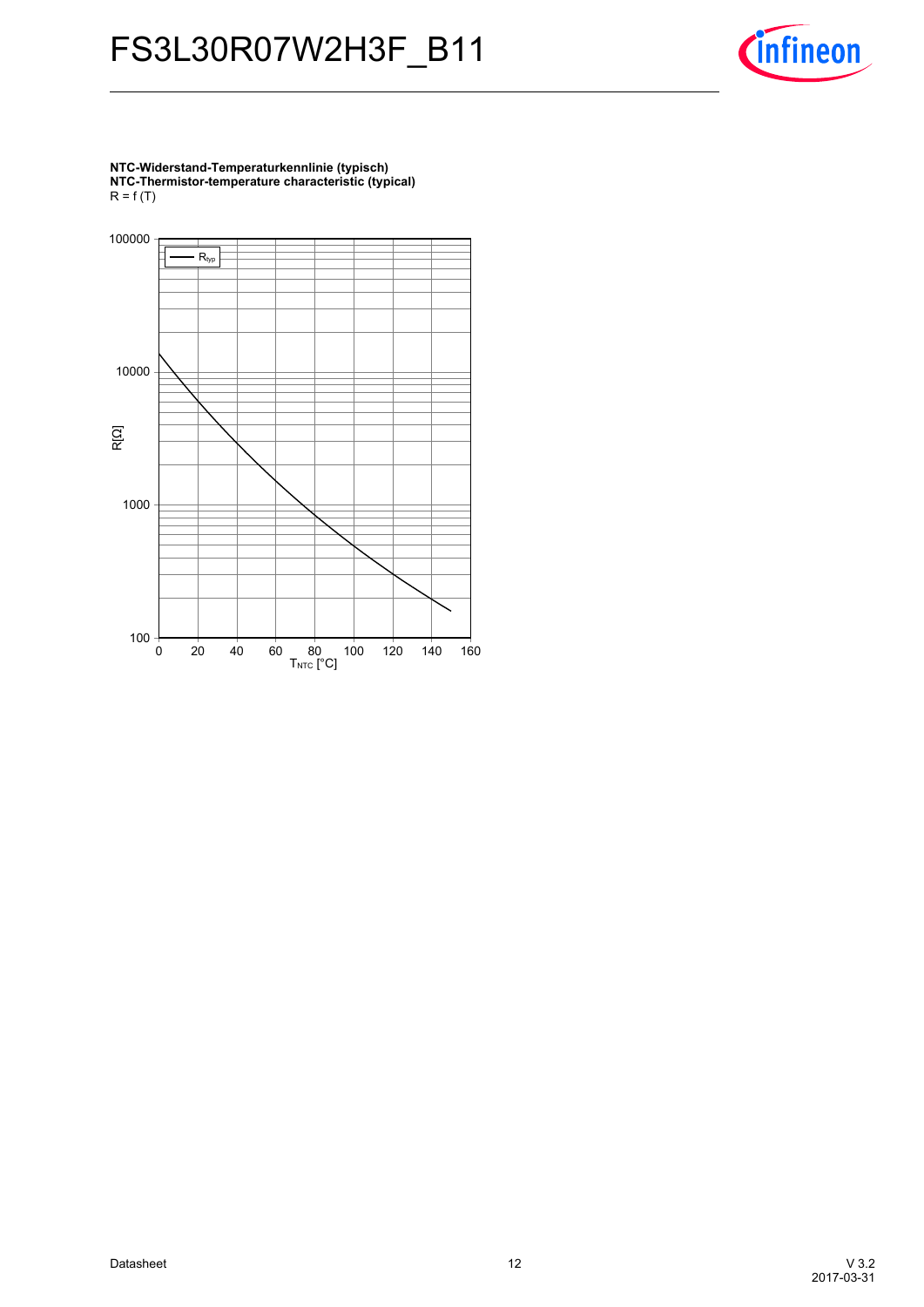

# **Schaltplan / Circuit diagram**



## Gehäuseabmessungen / Package outlines